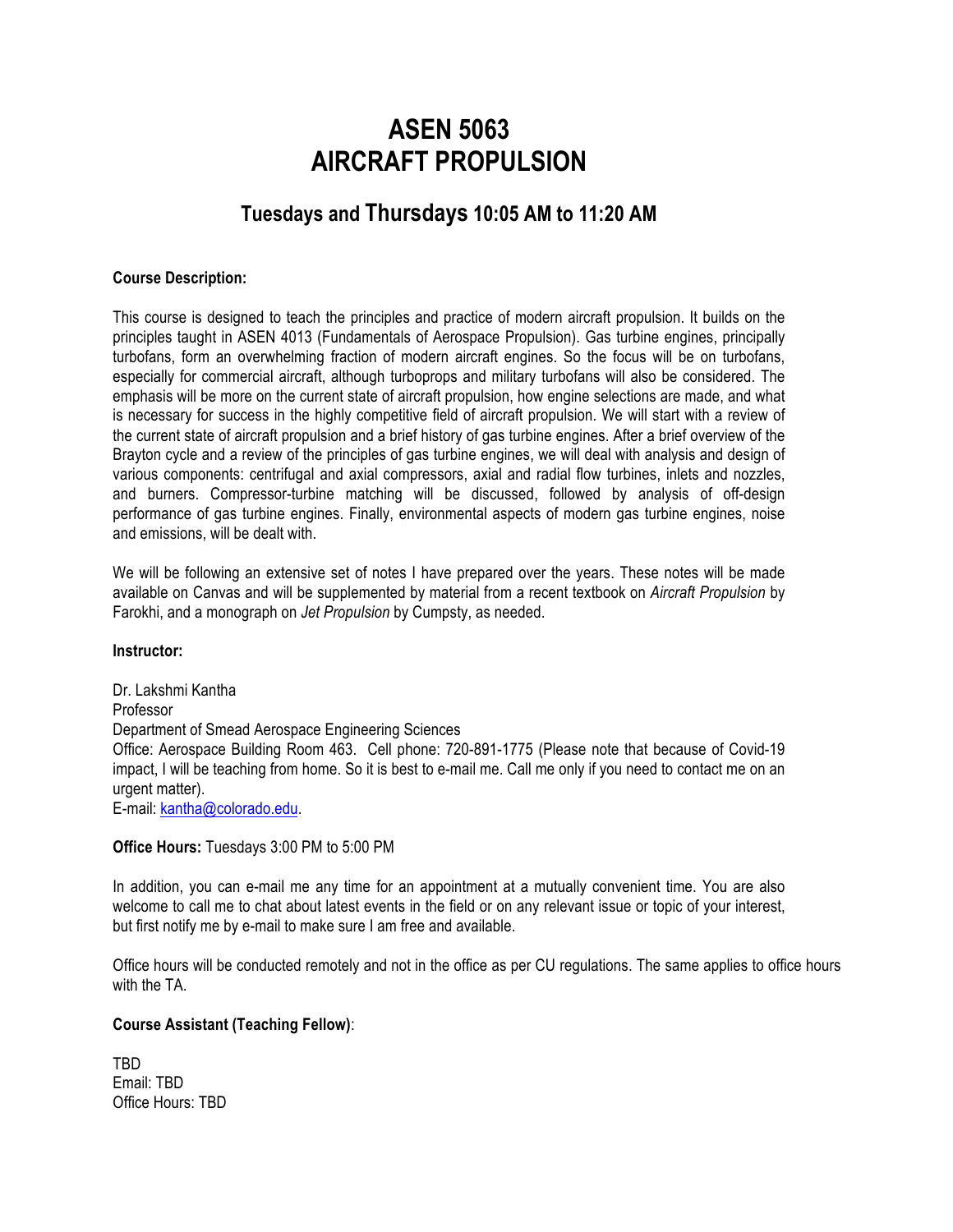**Prerequisites:** ASEN 4013 Undergraduate Course on Propulsion or Instructor's consent

**Grading:** Homework (8) – 40%, Quizzes (5) – 10%, Mid-Term Exam (1) – 20%, Final Project (or Exam) – 30%

### **Course Outline:**

- 1. Introduction to Current State of Aircraft Propulsion
- 2. Brief Overview of Jet Propulsion
- 3. Thermodynamic Cycles Brayton Cycle
- 4. Engine Selection
- 5. Brief Overview of Ideal and Real Cycle Analyses
- 6. Centrifugal and Axial Flow Compressors
- 7. Axial and Radial Flow Turbines
- 8. Inlets and Nozzles
- 9. Combustion and Burners
- 10. Component Matching
- 11. Engine Performance Analysis
- 12. Environmental Aspects Noise and Emissions

### **Books and References:**

- 1. *Aircraft Propulsion*, by S. Farokhi, 2nd Edition, Wiley, 2014 (ISBN 1-56347-779-3). (*Required Text This is a well-written book, an excellent reference as well as a text. We will be using this book for some reading and homework assignments*)*.*
- 2. *Jet Propulsion*, by N. A. Cumpsty, Cambridge University Press, 2005 (ISBN 0-521-541441). **Call # TL709.3.T83 C85 2003** (*Supplementary*. *This book written by a leading gas turbine engine designer gives a step-by-step practical design example of a modern gas turbine engine*)*.*
- 3. *Compressor Aerodynamics*, by N. A. Cumpsty, Krieger Publishing Co, 2004 (ISBN 1-57524-247-8). **Call # TJ267.5.C5C86 2004** (*A comprehensive treatment of the arguably most critical component of a gas turbine engine, compressors. Ideal for a 6000 level course on the topic*)*.*
- 4. *Elements of Propulsion – Gas Turbines and Rockets*, by J. D. Mattingly, AIAA Education Series, 2006 (ISBN 1-56347-779-3). **Call # TL709.M388 2006** (*This book has a comprehensive treatment of gas turbine cycle analysis*)*.*
- 5. *Fundamentals of Jet Propulsion with Applications*, by R. D. Flack, Cambridge University Press, 2005 (ISBN 0-521-81983-0). **Call # TL709.F5953 2005** (*This text is very well-written but notations are irksome making it unsuitable as a text for this course*)*.*
- 6. *Theory of Aerospace Propulsion*, by P. M. Sforza, Elsevier, 2012 (ISBN 978-1-85617-912-6). **Call # TL709.S38 2012** (*This book was used as the text for ASEN 4013 for the past few years*)*.*
- 7. *An Introduction to Aerospace Propulsion*, by A. R. Douglas and M. Saarlas, Prentice Hall, 1996 (ISBN 0-13-120496-3). **Call # TL709.A7 1996** (*This book covers both gas turbines and rockets, and has a chapter on thermodynamic cycles and environmental impacts such as noise and sonic boom*).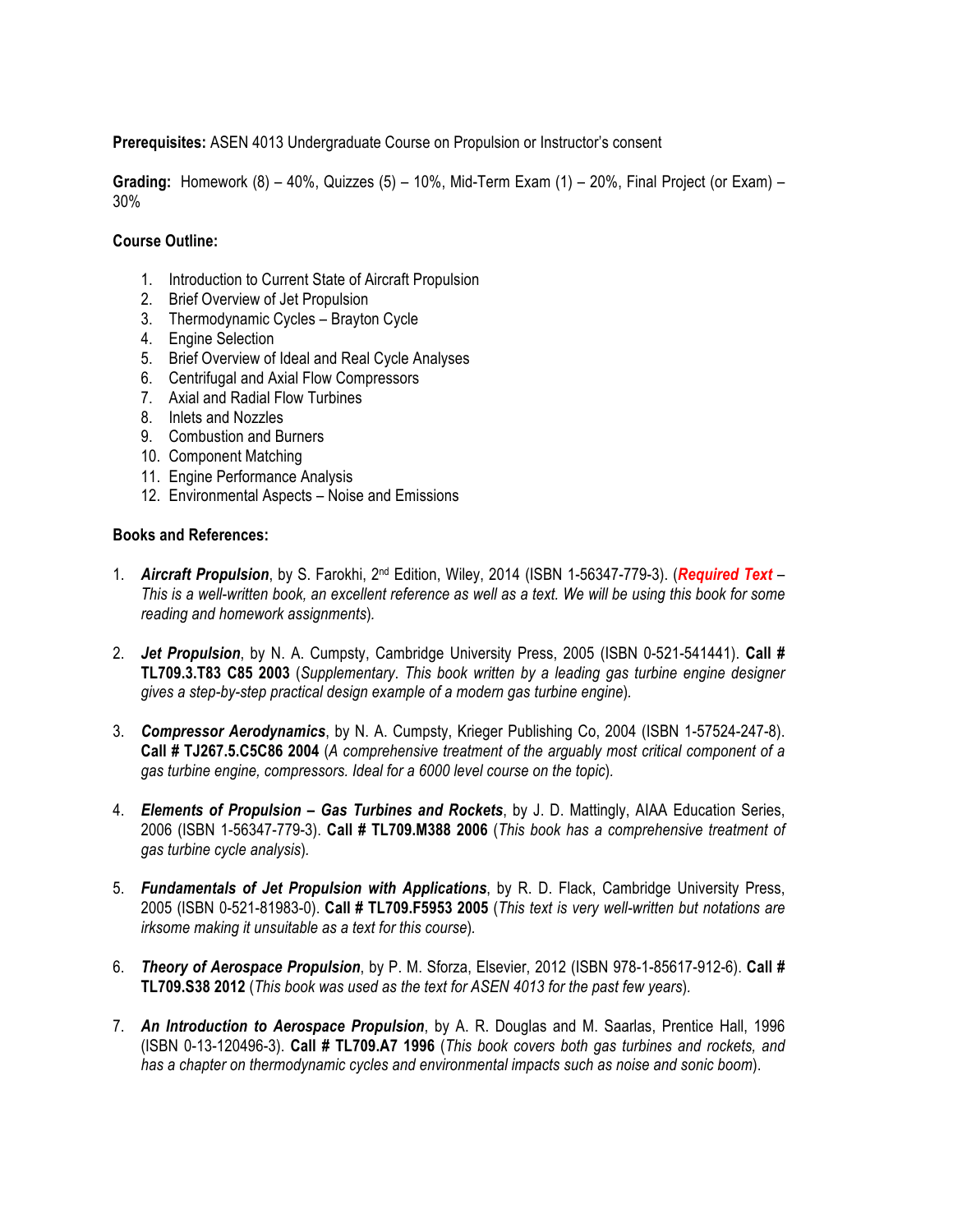- 8. **Aircraft Engine Design**, 2<sup>nd</sup> Edition, by J. D. Mattingly, W. H. Heiser, and D. T. Pratt, AIAA Education Series, 2002 (ISBN 1-56347-538-3). **Call # TL709.5.T87 M38 2002** (*This book deals with design of aircraft engines, with a specific example of an engine for an advanced air-to-air fighter*).
- 9. *Aircraft Engines and Gas Turbines*, 2nd Edition, by J. L. Kerrebrock, MIT Press, 2001 (ISBN 0-262- 11162-4). **Call # TL709.K46 1992 (***A 6000 level book by the ex-director of the Gas Turbine Laboratory at MIT. Well-written and includes some other important aspects of aircraft engines such as engine noise and hypersonic engines*)*.*
- 10. *Principles of Turbomachinery in Air-Breathing Engines***,** E. A. Baskeharone. Cambridge University Press, 2006 (ISBN 978-0-521-85810-6). **Call # TJ778.B33 2006** (*Good book on turbomachinery*).
- 11. *Aerospace Propulsion*, by T.-W. Lee, Wiley, 2014 (ISBN 978-1-118-30798-4) (*An elementary treatment better suited for a 4000 level course*)*.*
- 12. *Aircraft Propulsion*, by V. Babu, CRC Press, 2009 (ISBN 1-43981-271-3) (*An elementary treatment*)*.*
- 13. *Mechanics and Thermodynamics of Propulsion*, 2nd Edition, by P. Hill, and C. Peterson, Addison Wesley, 1992 (ISBN 0-201-14659-2). **Call # TL709.H5 1992 (***A classic but dated. Remains a valuable resource on aerospace propulsion. It devotes about 1/3 each to fundamentals, air-breathing and rocket propulsion*)*.*
- 14. **Gas Turbine Theory,** 4th Edition, by H. Cohen, GFC Rogers and HIH Sravanamutto, T. J. Press, 1996 (ISBN 0-582-23632-0). **Call # TL778.C6 1996** (*Classic but somewhat dated).*

### **Journals:**

*AIAA Journal of Propulsion and Power AIAA Journal of Aircraft AIAA Journal ASME Journal of Engineering for Gas Turbines and Power ASME Journal of Turbomachinery*

# **Logistics:**

We will make use of Canvas, to which I will upload my lecture notes for you to download if you like, post homework, homework solutions, quizzes and grades. We will be using Canvas for all matters related to the course, including e-mail. Please try not to use my regular e-mail for class business, since it may get lost in other e-mails I receive, including junk mail. For access to Canvas, please contact OIT at help@colorado.edu or 303-735-help. Obviously, you need to be registered for the course and you will need your identikey. All homework and assignments should be submitted in electronic form (.pdf, .docx, .ppt, .xlsx formats) with following naming convention: HW# LastName.pdf. The same goes for other assignments with HW replaced by QZ, Exam or Finals.

The preferred programming language in this course is MatLab. We will be using MatLab at various stages during this course and therefore you need to know how to use it. Please brush up, if you are rusty.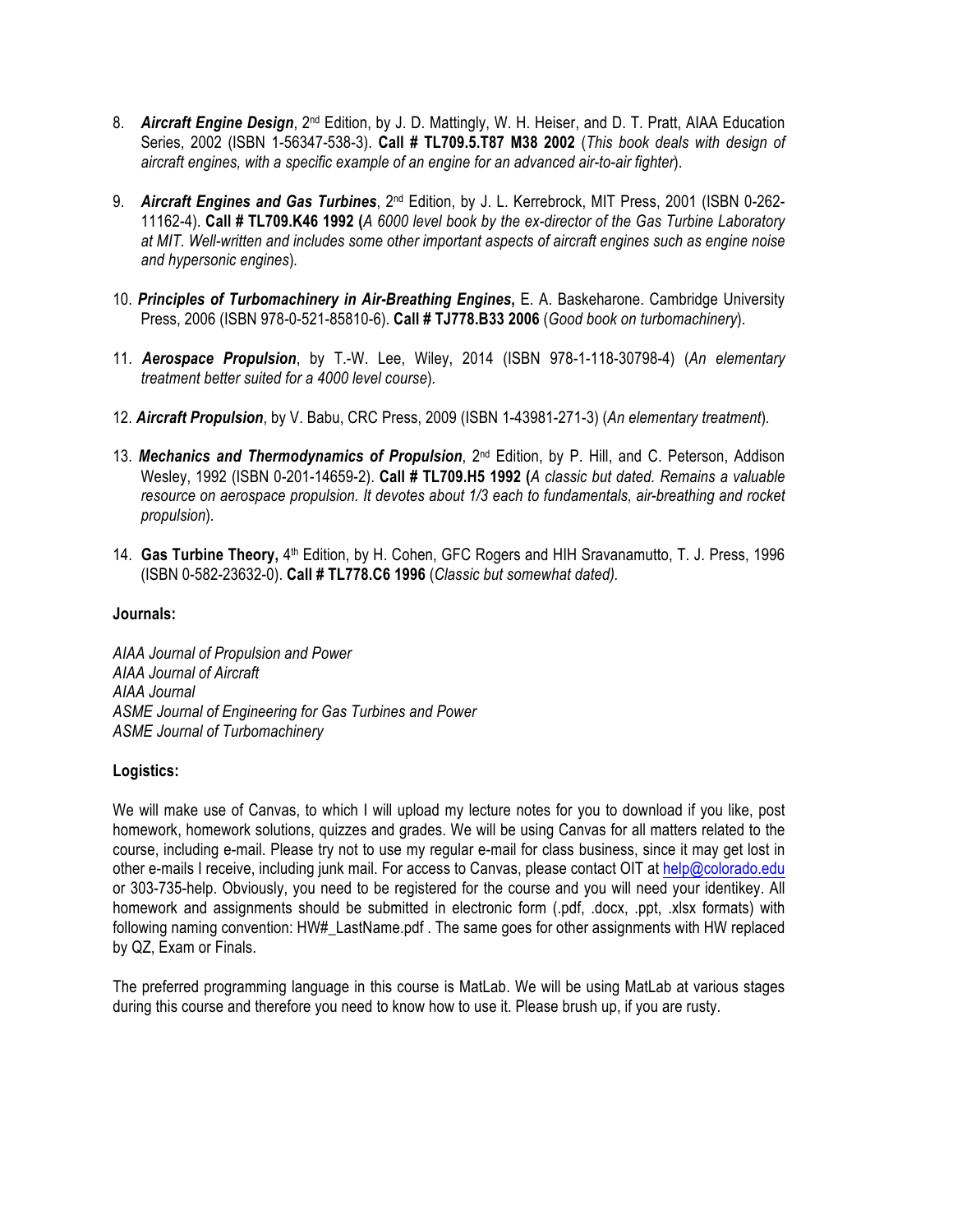# **Campus-mandated Syllabus Statements**

### **Classroom Behavior**

Both students and faculty are responsible for maintaining an appropriate learning environment in all instructional settings, whether in person, remote or online. Those who fail to adhere to such behavioral standards may be subject to discipline. Professional courtesy and sensitivity are especially important with respect to individuals and topics dealing with race, color, national origin, sex, pregnancy, age, disability, creed, religion, sexual orientation, gender identity, gender expression, veteran status, political affiliation or political philosophy. For more information, see the policies on classroom behavior and the Student Code of Conduct.

## **Requirements for COVID-19**

As a matter of public health and safety due to the pandemic, all members of the CU Boulder community and all visitors to campus must follow university, department and building requirements, and public health orders in place to reduce the risk of spreading infectious disease. Required safety measures at CU Boulder relevant to the classroom setting include:

- maintain 6-foot distancing when possible,
- wear a face covering in public indoor spaces and outdoors while on campus consistent with state and county health orders,
- clean local work area.
- practice hand hygiene,
- follow public health orders, and
- if sick and you live off campus, do not come onto campus (unless instructed by a CU Healthcare professional), or if you live on-campus, please alert CU Boulder Medical Services.

Students who fail to adhere to these requirements will be asked to leave class, and students who do not leave class when asked or who refuse to comply with these requirements will be referred to Student Conduct and Conflict Resolution. For more information, see the policies on COVID-19 Health and Safety and classroom behavior and the Student Code of Conduct. If you require accommodation because a disability prevents you from fulfilling these safety measures, please see the "Accommodation for Disabilities" statement on this syllabus.

Before returning to campus, all students must complete the COVID-19 Student Health and Expectations Course. Before coming on to campus each day, all students are required to complete a Daily Health Form.

### *Classes for this course will be taught completely on-line, with lectures, homework, quizzes, exams and discussions conducted via Canvas, and so there is no need for students taking this course to be on campus. The only exception (TBD) may be Final Projects that may require access to Departmental facilities such as the Machine Shop and Rocket Testing Bunker, in which case above protocols must be obeyed.*

Students who have tested positive for COVID-19, have symptoms of COVID-19, or have had close contact with someone who has tested positive for or had symptoms of COVID-19 must stay home and complete the Health Questionnaire and Illness Reporting Form remotely.